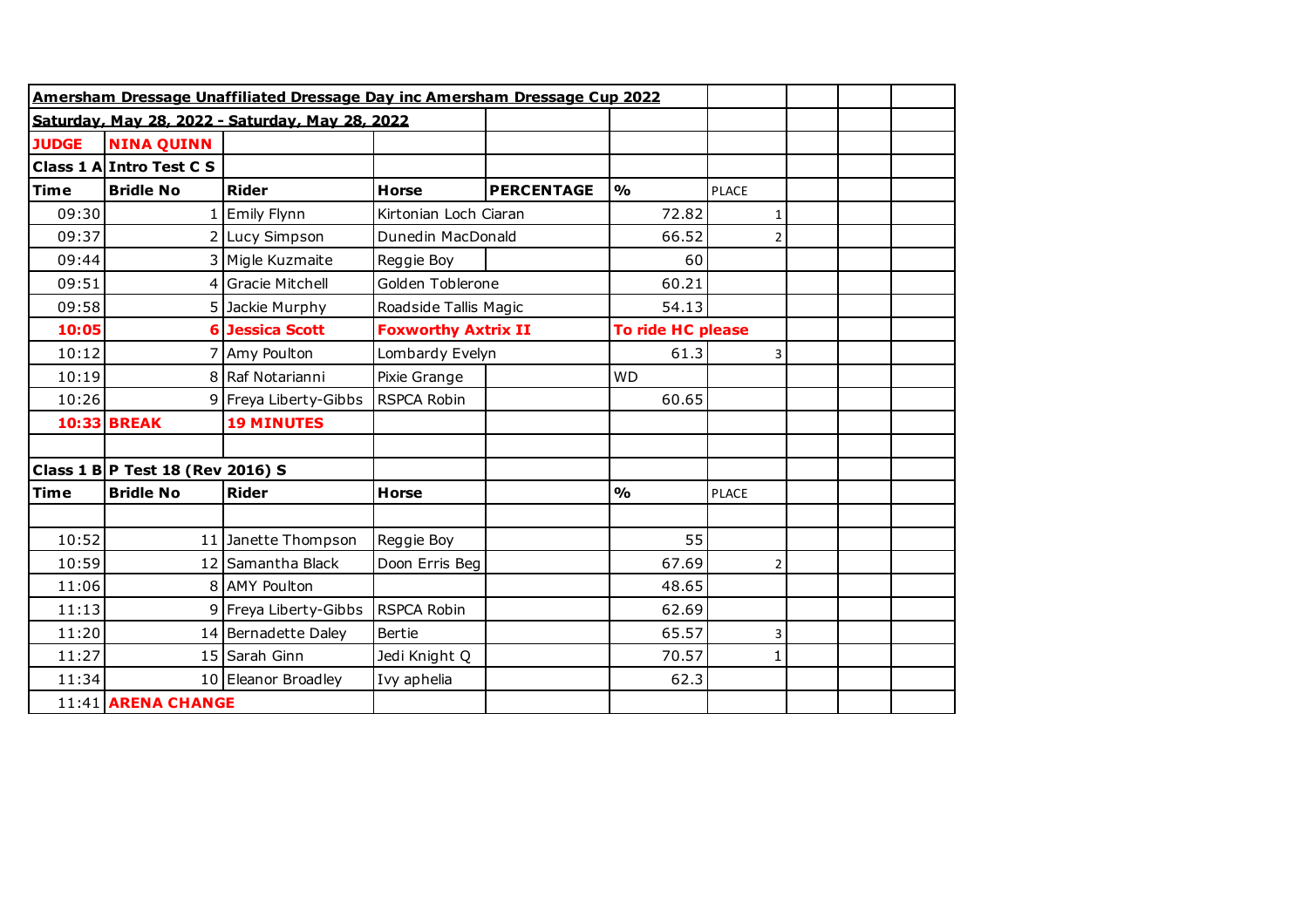|                     |                    | 16                     |                              |                   |               |                         |  |  |
|---------------------|--------------------|------------------------|------------------------------|-------------------|---------------|-------------------------|--|--|
| <b>JUDGE CHANGE</b> |                    | <b>SANDRA BARR</b>     |                              |                   |               |                         |  |  |
| Class <sub>2</sub>  | P Test 15 S        |                        |                              |                   |               |                         |  |  |
| <b>Time</b>         | <b>Bridle No</b>   | <b>Rider</b>           | <b>Horse</b>                 |                   | $\frac{1}{2}$ | <b>PLACE</b>            |  |  |
| 11:45               |                    | 16 Barry Webb          | Oreo                         |                   | 67            | $\mathbf{1}$            |  |  |
| 11:52               |                    | 17 Kirsty Scott        | Charlie                      |                   | 63.2          | $\overline{2}$          |  |  |
| 11:59               |                    | 18 Rebecca Pembroke    | Granite                      |                   | <b>WD</b>     |                         |  |  |
| 12:06               |                    | 15 Sarah Ginn          | Jedi Knight Q                |                   | <b>WD</b>     |                         |  |  |
|                     | <b>12:13 BREAK</b> |                        |                              |                   |               |                         |  |  |
|                     | E Test 43 S        |                        |                              |                   |               |                         |  |  |
| <b>Time</b>         | <b>Bridle No</b>   | <b>Rider</b>           | <b>Horse</b>                 | <b>PERCENTAGE</b> | <b>PLACE</b>  |                         |  |  |
| 12:20               |                    | 19 Jane Bancroft       | Candy Blue                   |                   | 68.44         | $\mathbf{1}$            |  |  |
| <b>Class 3</b>      |                    |                        |                              |                   |               |                         |  |  |
| <b>Time</b>         | <b>Bridle No</b>   | <b>Rider</b>           | <b>Horse</b>                 | <b>PERCENTAGE</b> | <b>PLACE</b>  |                         |  |  |
| 12:27               |                    | 20 Lucy Handy          | Dream Catcher OB             |                   | 60            | $\overline{2}$          |  |  |
| 12:34               |                    | 16 Barry Webb          | Oreo                         |                   | 64.37         | $\mathbf{1}$            |  |  |
|                     |                    |                        |                              |                   |               |                         |  |  |
| 12:48               | 22                 | Alice Wiggins          | Donny                        |                   | 57.5          |                         |  |  |
| 12:55               |                    | 18 Rebecca Pembroke    | Granite                      |                   | <b>WD</b>     |                         |  |  |
| 01:02               |                    | 23 Clare Ryan          | Skippers Canyon              |                   | 59.16         | 3                       |  |  |
|                     | <b>01:09 LUNCH</b> |                        |                              |                   |               |                         |  |  |
| <b>Class 6</b>      | <b>MFS PYOS</b>    | <b>MUSIC TESTS</b>     |                              |                   |               |                         |  |  |
| <b>Time</b>         | <b>Bridle No</b>   | <b>Rider</b>           | <b>Horse</b>                 |                   | $\frac{1}{2}$ | <b>PLACE</b>            |  |  |
| 12:41               |                    | 21 Jessica Hannah      | <b>Little Nip</b>            |                   | 63.88         | 3                       |  |  |
| 01:35               |                    | <b>24 Kirsty Scott</b> | <b>Wolfgang Roulette</b>     |                   | 64.44         | $\overline{\mathbf{2}}$ |  |  |
| 01:42               |                    | 25 Antonia Thoday      | <b>Danesbrook Regal Gold</b> |                   | 70            | 1                       |  |  |
|                     | <b>01:49 BREAK</b> |                        |                              |                   |               |                         |  |  |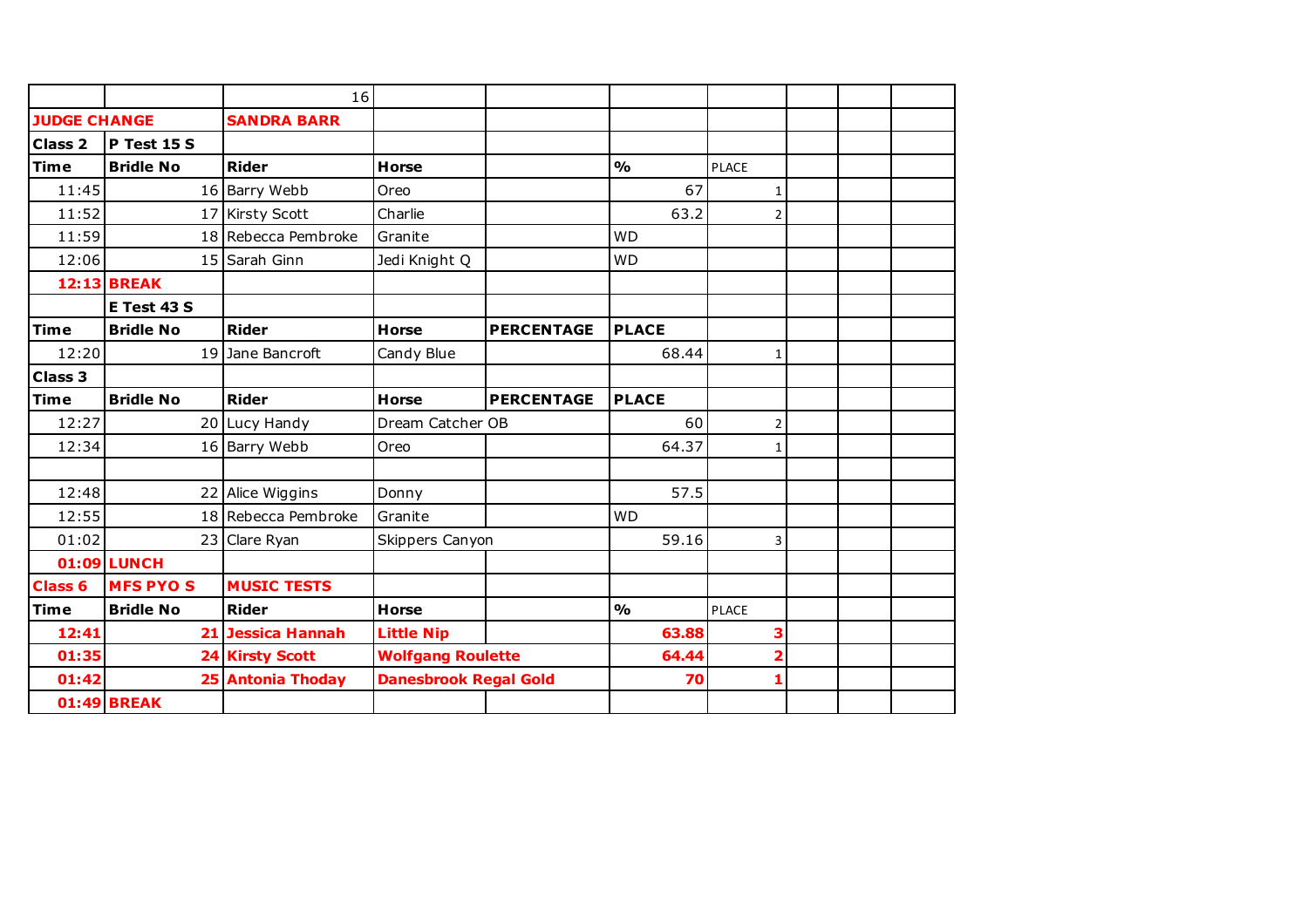|                | Amersham Dressage British Dressage |                                                 |               |                         |                |                |             |              |       |
|----------------|------------------------------------|-------------------------------------------------|---------------|-------------------------|----------------|----------------|-------------|--------------|-------|
|                |                                    | Saturday, May 28, 2022 - Saturday, May 28, 2022 |               |                         |                |                |             |              |       |
|                |                                    |                                                 |               |                         |                |                |             |              |       |
| Class 1        | P Test 19 S Q                      |                                                 |               |                         |                |                |             |              |       |
| <b>Time</b>    | <b>Bridle No</b>                   | <b>Rider</b>                                    | <b>BD Reg</b> | <b>Horse</b>            | <b>BD Reg</b>  | <b>Section</b> | <b>COLL</b> | <b>SCORE</b> | %     |
| 01:56          |                                    | 26 Nicky West                                   |               | 1711850 Tully Diamond   | 1732877 Bronze |                | R           |              |       |
| 02:03          | 27                                 | Alex Hart                                       |               | 282405 Scareth Frasier  | 1734171 Bronze |                | 57          | 134          | 55.83 |
| 02:10          |                                    | 28 Fiona Hedicker                               |               | 1919481 Lake House Cash | 1941768 Bronze |                | 64          | 148          | 61.67 |
| 02:17          | 29                                 | Isabelle Engestrom                              |               | 1917374 Carnhill Cooper | 1832516 Bronze |                | 72          | 172          | 71.67 |
| 02:24          |                                    | 30 Tracey Bourne                                |               | 1710303 Bertie Bobcat   | 1733753 Silver |                | 69          | 164          | 68.93 |
| 02:31          |                                    | 31 Natascha Whitehead                           |               | 1612783 Whitehawk Apply | 1939276 Silver |                | <b>WD</b>   |              |       |
|                | <b>02:38 BREAK</b>                 |                                                 |               |                         |                |                |             |              |       |
|                |                                    |                                                 |               |                         |                |                |             |              |       |
| <b>Class 2</b> | P Test 15 S Q                      |                                                 |               |                         |                |                |             |              |       |
| <b>Time</b>    | <b>Bridle No</b>                   | <b>Rider</b>                                    | <b>BD Reg</b> | <b>Horse</b>            | <b>BD Reg</b>  | <b>Section</b> | <b>COLL</b> | <b>SCORE</b> | %     |
| 02:45          | 27                                 | Alex Hart                                       |               | 282405 Scareth Frasier  | 1734171        | Bronze         | 58          | 143          | 57.2  |
| 02:52          |                                    | 32 Linda Bennett                                |               | 149454 Rhodesia Forget  | 1832883 Silver |                | <b>WD</b>   |              |       |
|                |                                    |                                                 |               |                         |                |                |             |              |       |
| <b>Class 3</b> | N Test 23 (Rev 2016) S             |                                                 |               |                         |                |                |             |              |       |
| <b>Time</b>    | <b>Bridle No</b>                   | <b>Rider</b>                                    | <b>BD Reg</b> | <b>Horse</b>            | <b>BD Req</b>  | <b>Section</b> | <b>COLL</b> | <b>SCORE</b> | %     |
| 02:59          |                                    | 30 Tracey Bourne                                |               | 1710303 Bertie Bobcat   | 1733753 Bronze |                | 41.5        | 159          | 66.25 |
| 03:06          |                                    | 29 Isabelle Engestrom                           |               | 1917374 Carnhill Cooper | 1832516 Bronze |                | 43.5        | 167.5        | 69.79 |
| 03:13          |                                    | 33 Heidi Chilvers                               |               | 319481 Theodore Sunset  | 1934749 Silver |                | 39.5        | 156          | 65    |
|                |                                    |                                                 |               |                         |                |                |             |              |       |
| 03:20          |                                    | 34 Caroline Bradshaw                            |               | 77658 Alvescot Fantasy  | 1937839 Silver |                | 39          | 157          | 65.42 |
| 03:27          |                                    | 35 Barbara Angel                                |               | Fiery Fergal            |                | Silver         | 38.5        | 151.5        | 63.13 |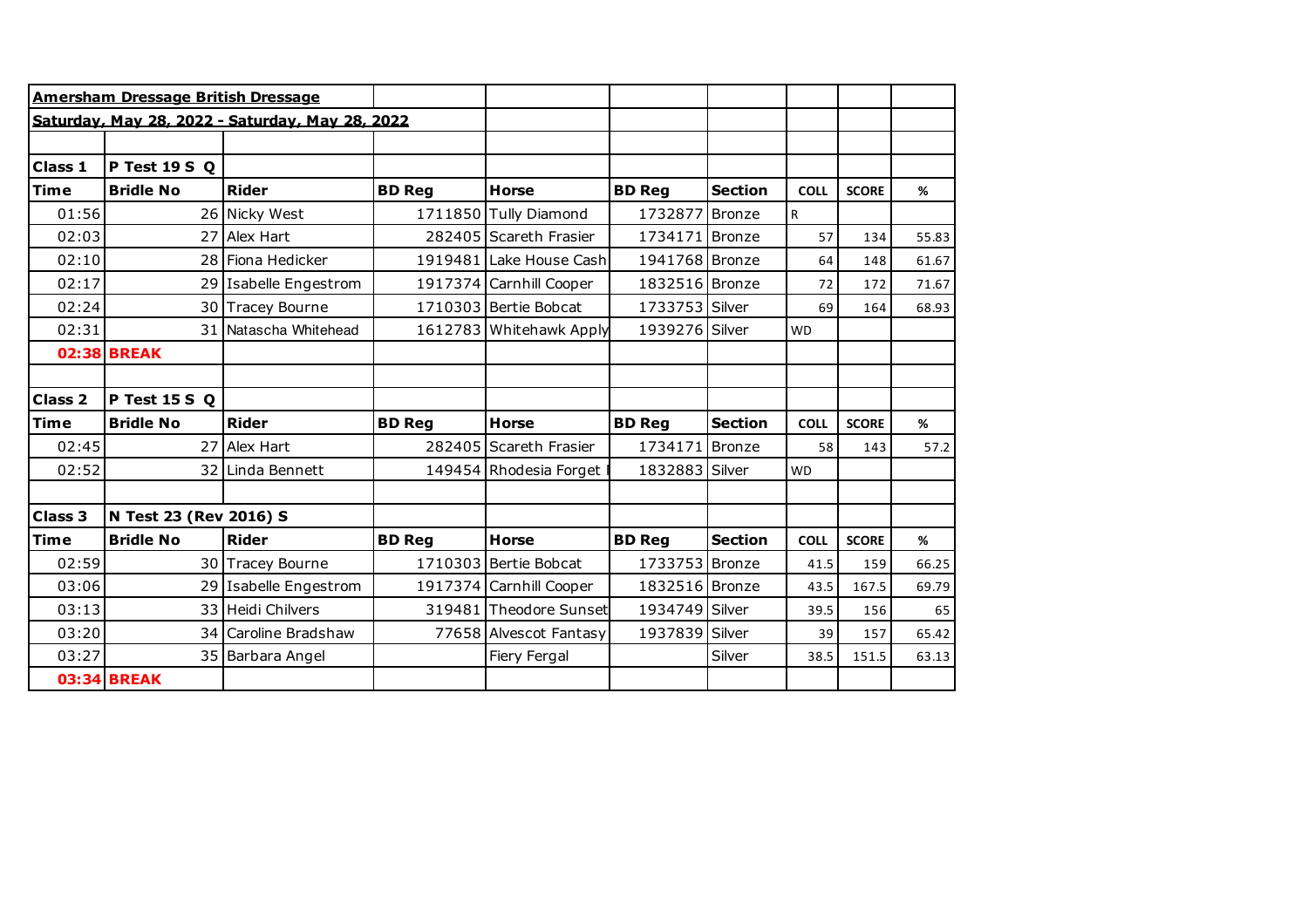| Class <sub>4</sub> | $\sqrt{N}$ Test 39 S Q |                   |               |                        |                |                |             |              |       |
|--------------------|------------------------|-------------------|---------------|------------------------|----------------|----------------|-------------|--------------|-------|
| lTime              | Bridle No              | <b>Rider</b>      | <b>BD Rea</b> | <b>Horse</b>           | <b>BD Rea</b>  | <b>Section</b> | <b>COLL</b> | <b>SCORE</b> | %     |
| 03:41              |                        | 36 Lisa Dover     | 1922410 Fuego |                        | 1945601 Silver |                | 38          | 163.5        | 62.89 |
| 03:48              |                        | 33 Heidi Chilvers |               | 319481 Theodore Sunset | 1934749 Silver |                | 39          | 166          | 63.85 |
| 03:55              |                        | 35 Barbara Angel  |               | Fiery Fergal           |                | Silver         | 37          | 155          | 59.62 |
|                    |                        | 29                |               |                        |                |                |             |              |       |